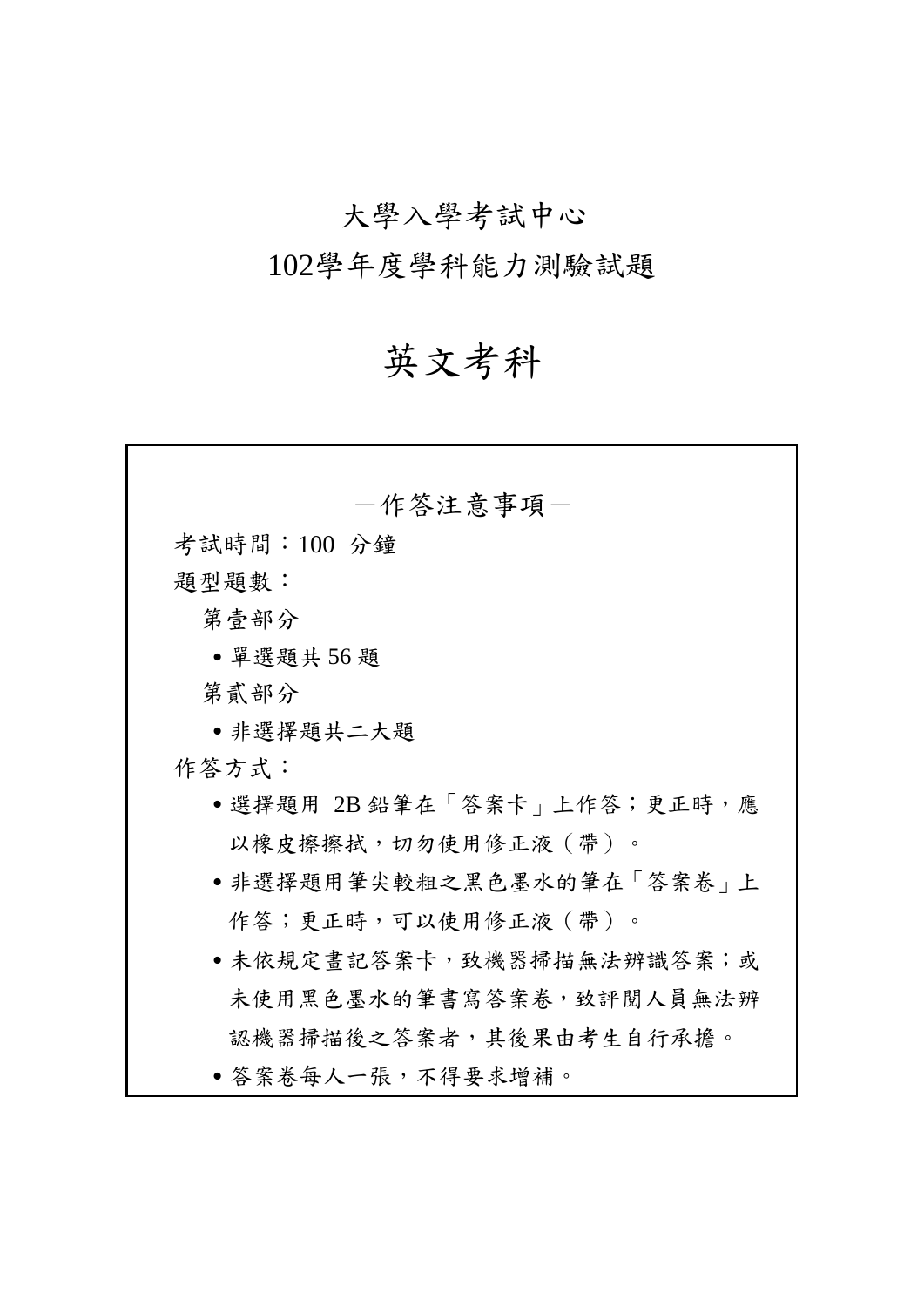## 第壹部分:單選題(占 **7 2**分 ) 一、詞彙題(占 **1 5** 分 )

### 說明︰第1題至第15題,每題有4個選項,其中只有一個是正確或最適當的選項,請畫記在 答案卡之「選擇題答案區」。各題答對者,得1分;答錯、未作答或畫記多於一個 選項者,該題以零分計算。 1. It rained so hard yesterday that the baseball game had to be \_\_\_\_\_\_ until next Saturday. (A) surrendered (B) postponed (C) abandoned (D) opposed 2. As more people rely on the Internet for information, it has newspapers as the most important source of news. (A) distributed (B) subtracted (C) replaced (D) transferred 3. Having saved enough money, Joy \_\_\_\_\_\_\_ two trips for this summer vacation, one to France and the other to Australia. (A) booked (B) observed (C) enclosed (D) deposited 4. Since I do not fully understand your proposal, I am not in the position to make any on it. (A) difference (B) solution (C) demand (D) comment 5. Betty was \_\_\_\_\_\_\_ to accept her friend's suggestion because she thought she could come up with a better idea herself. (A) tolerable (B) sensitive (C) reluctant (D) modest 6. The bank tries its best to attract more customers. Its staff members are always available to provide \_\_\_\_\_\_\_ service. (A) singular (B) prompt (C) expensive (D) probable 7. John's part-time experience at the cafeteria is good <u>for running</u> his own restaurant. (A) preparation (B) recognition (C) formation (D) calculation 8. Women's fashions are \_\_\_\_\_\_\_ changing: One season they may favor pantsuits, but the next season they may prefer miniskirts. (A) lately (B) shortly (C) relatively (D) constantly 9. Standing on the seashore, we saw a \_\_\_\_\_\_ of seagulls flying over the ocean before they glided down and settled on the water. (A) pack (B) flock (C) herd (D) school 10. The book is not only informative but also \_\_\_\_\_\_, making me laugh and feel relaxed while reading it. (A) understanding (B) infecting (C) entertaining (D) annoying 11. After working in front of my computer for the entire day, my neck and shoulders got so that I couldn't even turn my head. (A) dense (B) harsh (C) stiff (D) concrete 12. Getting a flu shot before the start of flu season gives our body a chance to build up protection against the  $\frac{1}{\sqrt{1-\frac{1}{\sqrt{1-\frac{1}{\sqrt{1-\frac{1}{\sqrt{1-\frac{1}{\sqrt{1-\frac{1}{\sqrt{1-\frac{1}{\sqrt{1-\frac{1}{\sqrt{1-\frac{1}{\sqrt{1-\frac{1}{\sqrt{1-\frac{1}{\sqrt{1-\frac{1}{\sqrt{1-\frac{1}{\sqrt{1-\frac{1}{\sqrt{1-\frac{1}{\sqrt{1-\frac{1}{\sqrt{1-\frac{1}{\sqrt{1-\frac{1}{\sqrt{1-\frac{1}{\sqrt{1-\frac{1}{\sqrt{1-\frac{1}{\sqrt{1-\frac{1}{\sqrt{1-\frac{1}{\sqrt{1-\$ (A) poison (B) misery (C) leak (D) virus 13. The kingdom began to \_\_\_\_\_\_ after the death of its ruler, and was soon taken over by a neighboring country. (A) collapse (B) dismiss (C) rebel (D) withdraw 14. Though Kevin failed in last year's singing contest, he did not feel \_\_\_\_\_\_. This year he practiced day and night and finally won first place in the competition. (A) relieved (B) suspected (C) discounted (D) frustrated 15. Emma and Joe are looking for a live-in babysitter for their three-year-old twins, when  $\sim$  one who knows how to cook. (A) initially (B) apparently (C) preferably (D) considerably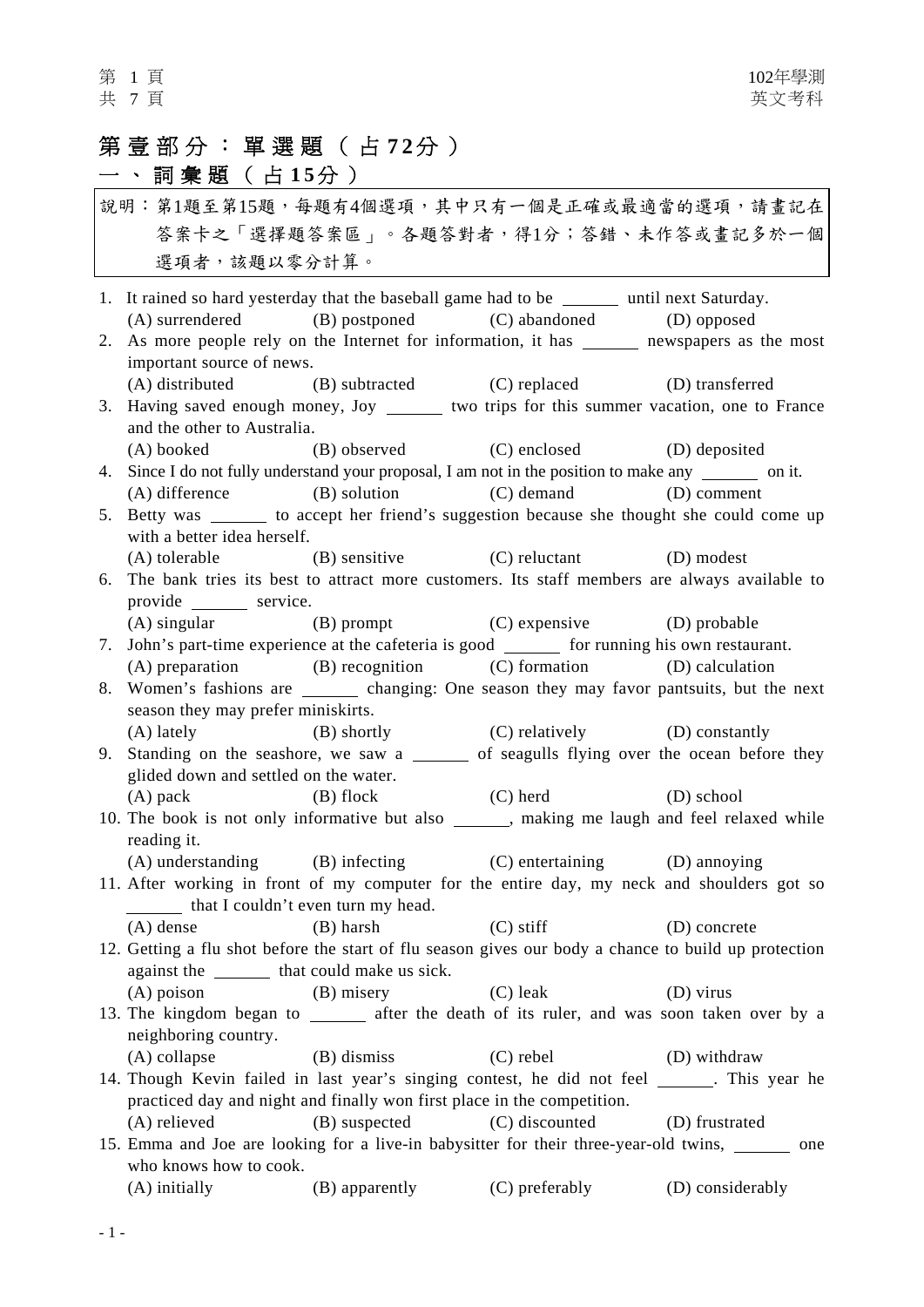二、綜合測驗(占15分)

| 說明:第16題至第30題,每題一個空格,請依文意選出最適當的一個選項,請畫記在答案 |                                        |  |  |  |  |  |  |  |  |  |  |  |  |
|-------------------------------------------|----------------------------------------|--|--|--|--|--|--|--|--|--|--|--|--|
|                                           | 卡之「選擇題答案區 - 。各題答對者,得1分;答錯、未作答或畫記多於一個選項 |  |  |  |  |  |  |  |  |  |  |  |  |
|                                           | 者,該題以零分計算。                             |  |  |  |  |  |  |  |  |  |  |  |  |

An area code is a section of a telephone number which generally represents the geographical area that the phone receiving the call is based in. It is the two or three digits just before the local number. If the number 16 is in the same area as the number making the call, an area code usually doesn't need to be dialed. The local number,  $\frac{17}{17}$ , must always be dialed in its entirety.

The area code was introduced in the United States in 1947. It was created 18 the format of XYX, with X being any number between 2-9 and Y being either 1 or 0. Cities and areas with higher populations would have a smaller first and third digit, and 1 as the center digit. New York, being the largest city in the United States, was  $19$  the 212 area code, followed by Los Angeles at 213.

In countries other than the United States and Canada, the area code generally determines the 20 of a call. Calls within an area code and often a small group of neighboring area codes are normally charged at a lower rate than outside the area code.

| 16. $(A)$ calling  | (B) being called  | (C) having called    | (D) has been calling  |
|--------------------|-------------------|----------------------|-----------------------|
| 17. $(A)$ in fact  | (B) to illustrate | (C) at the same time | (D) on the other hand |
| 18. $(A)$ for      | (B) as            | $(C)$ by             | $(D)$ in              |
| 19. $(A)$ reserved | (B) assigned      | (C) represented      | (D) assembled         |
| 20. $(A)$ cost     | (B) format        | (C) quality          | (D) distance          |

For coin collectors who invest money in coins, the value of a coin is determined by various factors. First, scarcity is a major determinant.  $\frac{21}{1}$  a coin is, the more it is worth. Note, however, that rarity has little to do with the  $\frac{22}{2}$  of a coin. Many thousand-year-old coins often sell for no more than a few dollars because there are a lot of them around, 23 a 1913 Liberty Head Nickel may sell for over one million US dollars because there are only five in existence. Furthermore, the demand for a particular coin will also  $\frac{24}{10}$  influence coin values. Some coins may command higher prices because they are more popular with collectors. For example, a 1798 dime is much rarer than a 1916 dime, but the  $\frac{25}{10}$  sells for significantly more, simply because many more people collect early  $20<sup>th</sup>$  century dimes than dimes from the 1700s.

| 22. $(A)$ age<br>$(C)$ size<br>(D) weight<br>(B) shape<br>23. $(A)$ since<br>$(C)$ whether<br>(B) while<br>$(D)$ if | (D) The rarer |
|---------------------------------------------------------------------------------------------------------------------|---------------|
|                                                                                                                     |               |
|                                                                                                                     |               |
| 24. $(A)$ merely<br>(B) hardly<br>(D) roughly<br>(C) greatly                                                        |               |
| 25. $(A)$ older<br>$(C)$ latter<br>(D) bigger<br>(B) better                                                         |               |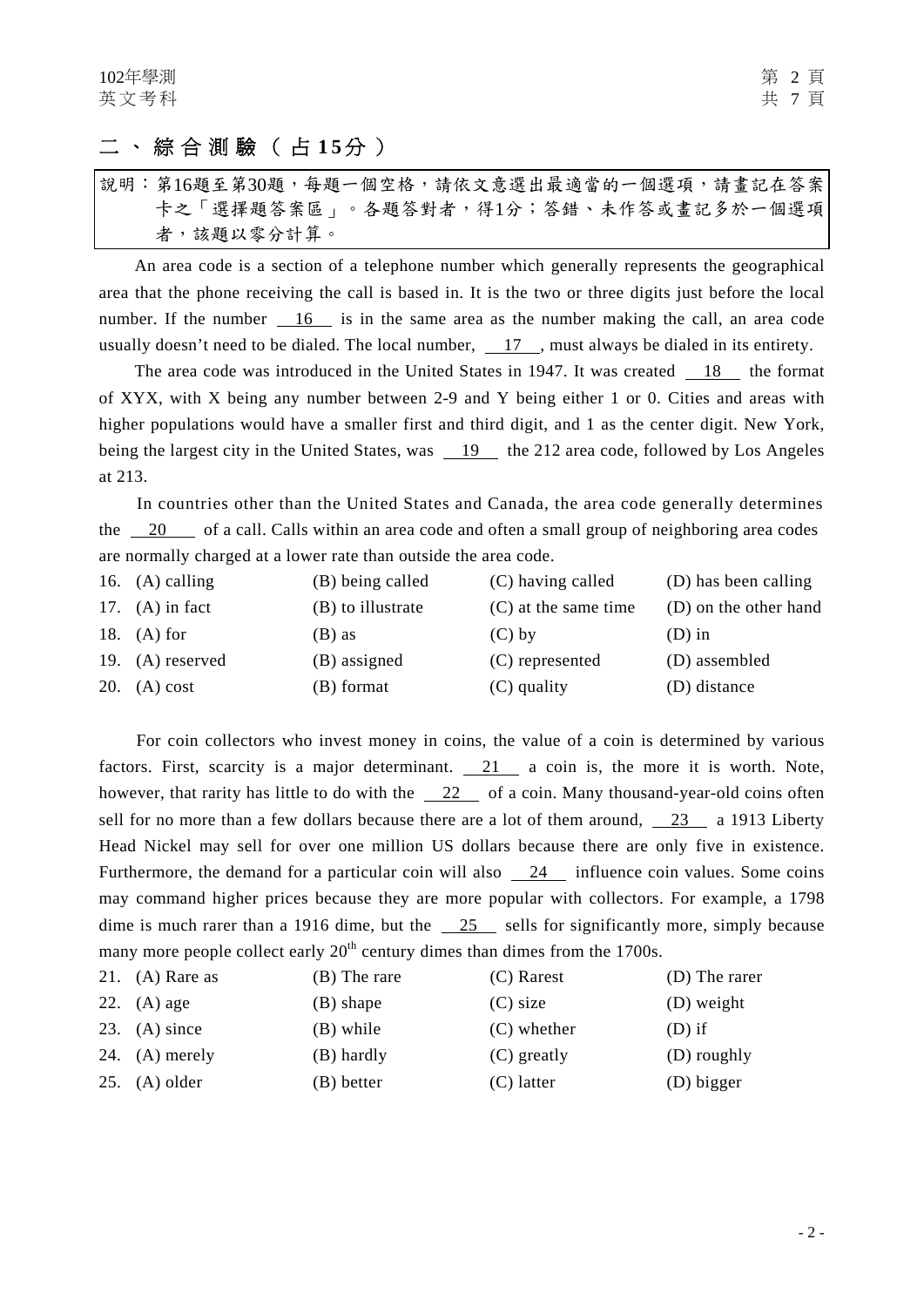French psychologist Alfred Binet (1859-1911) took a different approach from most other psychologists of his day: He was interested in the workings of the 26 mind rather than the nature of mental illness. He wanted to find a way to measure the ability to think and reason, apart from education in any particular field. In 1905 he developed a test in which he 27 children do tasks such as follow commands, copy patterns, name objects, and put things in order or arrange them properly. He later created a standard of measuring children's intelligence 28 the data he had collected from the French children he studied. If 70 percent of 8-year-olds could pass a particular test, then 29 on the test represented an 8-year-old's level of intelligence. From Binet's work, the phrase "intelligence quotient" ("IQ") entered the English vocabulary. The IQ is the ratio of "mental age" to chronological age times  $100$ , with  $100 - 30$  the average. So, an 8-year-old who passes the 10-year-old's test would have an IQ of 10/8 times 100, or 125.

| 26. $(A)$ contrary  | (B) normal    | (C) detective      | (D) mutual           |
|---------------------|---------------|--------------------|----------------------|
| 27. $(A)$ had       | $(B)$ kept    | (C) wanted         | (D) asked            |
| 28. (A) composed of | (B) based on  | $(C)$ resulting in | (D) fighting against |
| 29. $(A)$ success   | (B) objection | $(C)$ agreement    | (D) discovery        |
| 30. $(A)$ is        | (B) are       | $(C)$ been         | (D) being            |

## 三、文意選填(占 **1 0** 分 )

說明:第31題至第40題,每題一個空格,請依文意在文章後所提供的 (A) 到 (J) 選項中分 別選出最適當者,並將其英文字母代號畫記在答案卡之「選擇題答案區」。各題答 對者,得1分;答錯、未作答或畫記多於一個選項者,該題以零分計算。

Often called "rainforests of the sea," coral reefs provide a home for 25% of all species in the ocean. They are stony structures full of dark hideaways where fish and sea animals can lay their eggs and 31 from predators. Without these underwater "apartment houses," there would be fewer fish in the ocean. Some species might even become  $\frac{32}{ }$  or disappear completely.

There are thousands of reefs in the world; 33, however, they are now in serious danger. More than one-third are in such bad shape that they could die within ten years. Many might not even 34 that long! Scientists are working hard to find out what leads to this destruction. There are still a lot of questions unanswered, but three main causes have been 35.

The first cause is pollution on land. The pollutants run with rainwater into rivers and streams, which 36 the poisons into the ocean. Chemicals from the poisons kill reefs or make them weak, so they have less  $\frac{37}{100}$  to diseases.

Global warming is another reason. Higher ocean temperatures kill the important food source for the coral—the algae, the tiny greenish-gold water plants that live on coral. When the algae die, the coral loses its color and it also dies  $\frac{38}{10}$ . This process, known as "coral bleaching," has happened more and more frequently in recent years.

The last factor contributing to the  $\frac{39}{ }$  of coral reefs is people. People sometimes crash into reefs with their boats or drop anchors on them, breaking off large chunks of coral. Divers who walk on reefs can also do serious damage. Moreover, some people even break coral off to collect for 40 since it is so colorful and pretty.

How can we help the reefs? We need to learn more about them and work together to stop the activities that may threaten their existence.

| $(A)$ resistance | (B) identified                      | $(C)$ last | $(D)$ escape   | (E) sadly   |
|------------------|-------------------------------------|------------|----------------|-------------|
| (F) eventually   | $(G)$ disappearance $(H)$ souvenirs |            | (I) endangered | $(J)$ carry |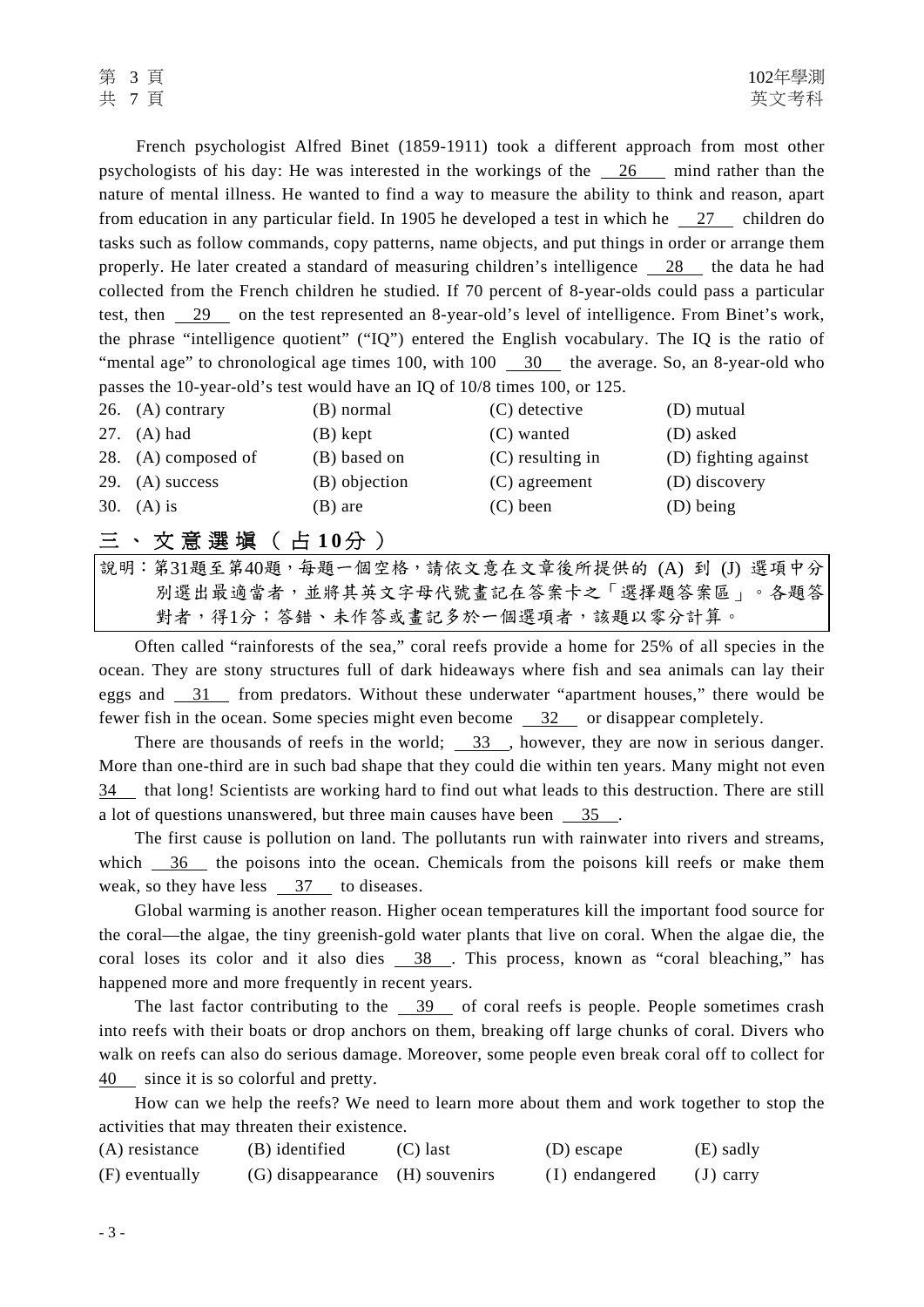# 四、閱讀測驗(占 **3 2** 分 )

說明︰第41題至第56題,每題請分別根據各篇文章之文意選出最適當的一個選項,請書記 在答案卡之「選擇題答案區」。各題答對者,得2分;答錯、未作答或畫記多於一 個選項者,該題以零分計算。

#### 第 41 至 44 題為題組

The Swiss army knife is a popular device that is recognized all over the world. In Switzerland, there is a saying that every good Swiss citizen has one in his or her pocket. But the knife had humble beginnings.

In the late nineteenth century, the Swiss army issued its soldiers a gun that required a special screwdriver to dismantle and clean it. At the same time, canned food was becoming common in the army. Swiss generals decided to issue each soldier a standard knife to serve both as a screwdriver and a can opener.

**It** was a lifesaver for Swiss knife makers, who were struggling to compete with cheaper German imports. In 1884, Carl Elsener, head of the Swiss knife manufacturer Victorinox, seized that opportunity with both hands, and designed a soldier's knife that the army loved. It was a simple knife with one big blade, a can opener, and a screwdriver.

A few years after the soldier's knife was issued, the "Schweizer Offizier Messer," or Swiss Officer's Knife, came on the market. Interestingly, the Officer's Knife was never given to those serving in the army. The Swiss military purchasers considered the new model with a corkscrew for opening wine not "essential for survival," so officers had to buy this new model by themselves. But its special multi-functional design later launched the knife as a global brand. After the Second World War, a great number of American soldiers were stationed in Europe. And as they could buy the Swiss army knife at shops on military bases, they bought huge quantities of them. However, it seems that "Schweizer Offizier Messer" was too difficult for them to say, so they just called it the Swiss army knife, and that is the name it is now known by all over the world.

41. What is the main purpose of the passage?

- (A) To explain the origin of the Swiss army knife.
- (B) To introduce the functions of the Swiss army knife.
- (C) To emphasize the importance of the Swiss army knife.
- (D) To tell a story about the designer of the Swiss army knife.
- 42. What does "**It**" in the third paragraph refer to?
	- (A) The Swiss army needed a knife for every soldier.
	- (B) Every good Swiss citizen had a knife in his pocket.
	- (C) Swiss knives were competing with imported knives.
	- (D) Canned food was becoming popular in the Swiss army.
- 43. Why didn't the Swiss army purchase the Swiss Officer's Knife?
	- (A) The design of the knife was too simple.
	- (B) The knife was sold out to American soldiers.
	- (C) The army had no budget to make the purchase.
	- (D) The new design was not considered necessary for officers to own.
- 44. Who gave the name "the Swiss army knife" to the knife discussed in the passage?
	- (A) Carl Elsener. (B) Swiss generals.
	- (C) American soldiers. (D) German businessmen.
		-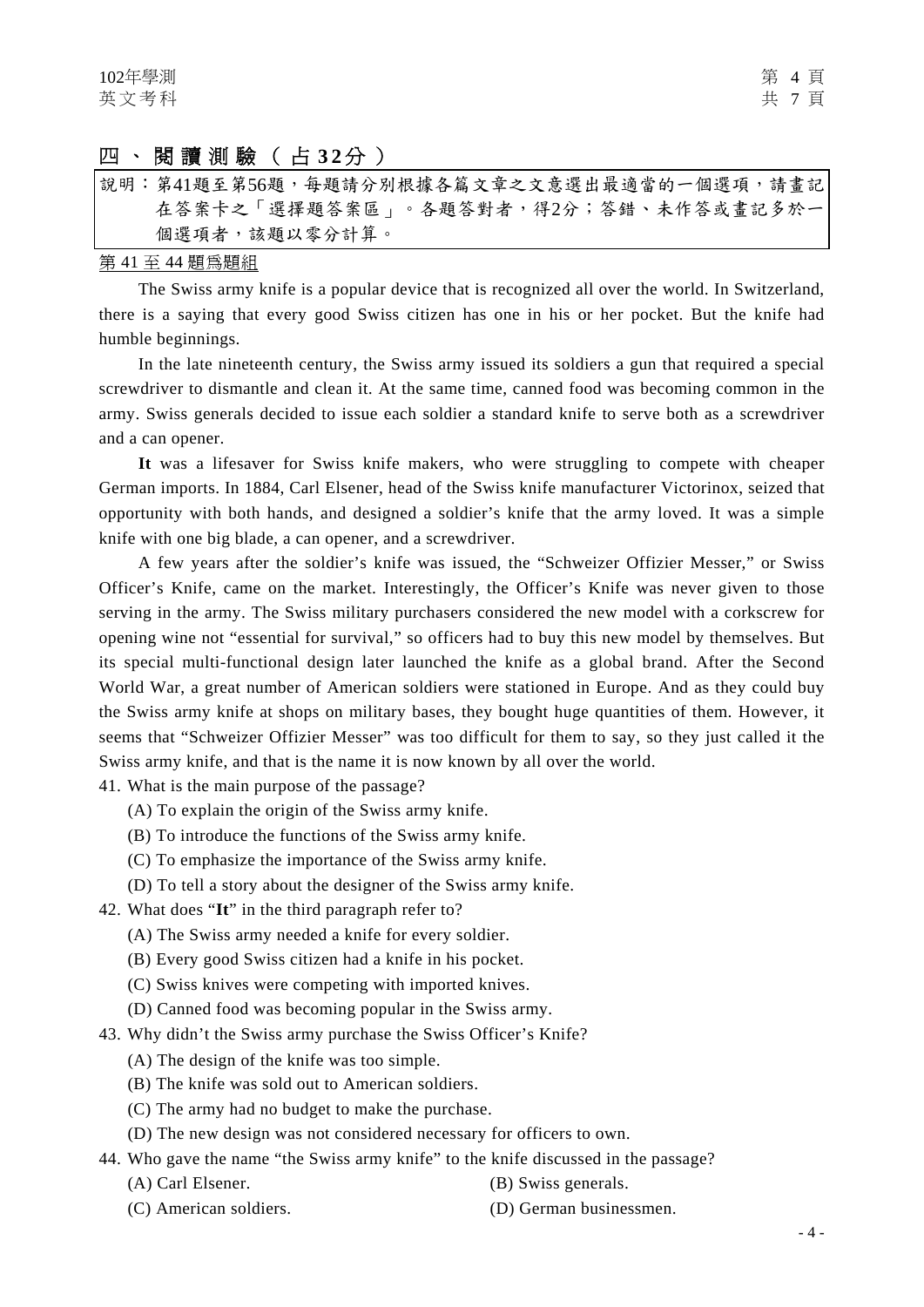#### 第 45 至 48 題為題組

Space is where our future is—trips to the Moon, Mars and beyond. Most people would think that aside from comets and stars there is little else out there. But, since our space journey started we have left so much trash there that scientists are now concerned that if we don't clean it up, we may all be in mortal danger.

The first piece of space junk was created in 1964, when the American satellite Vanguard I stopped operating and lost its connection with the ground center. However, since it kept orbiting around the Earth without any consequences, scientists became increasingly comfortable abandoning things that no longer served any useful purpose in space.

It is estimated that there are currently over 500,000 pieces of man-made trash orbiting the Earth at speeds of up to 17,500 miles per hour. The junk varies from tiny pieces of paint chipped off rockets to cameras, huge fuel tanks, and even odd items like the million-dollar tool kit that astronaut Heidemarie Stefanyshyn-Piper lost during a spacewalk.

The major problem with the space trash is that it may hit working satellites and damage traveling spacecraft. Moreover, pieces of junk may collide with each other and break into fragments which fall back to the Earth. To avoid this, scientists have devised several ways for clearing the sky. Ground stations have been built to monitor larger pieces of space trash to prevent them from crashing into working satellites or space shuttles. Future plans include a cooperative effort among many nations to stop littering in space and to clean up the trash already there.

45. What was the first piece of man-made space trash?

(A) A camera. (B) A tool kit.

(C) A fuel tank. (D) A broken satellite.

46. Why were scientists **NOT** concerned about space trash in the beginning?

(A) It no longer served any useful purpose.

(B) It was millions of miles away from the Earth.

(C) It did not cause any problems.

(D) It was regarded as similar to comets and stars.

47. Which of the following statements is true about space junk?

- (A) It is huge, heavy machines.
- (B) It never changes position.
- (C) It floats slowly around the Earth.
- (D) It may cause problems for space shuttles.

48. What has been done about the space trash problem?

(A) Scientists have cleaned up most of the trash.

- (B) Large pieces of space trash are being closely watched.
- (C) Many nations have worked together to stop polluting space.
- (D) Ground stations are built to help store the trash properly in space.

第 49 至 52 題為題組

An alcohol breath test (ABT) is often used by the police to find out whether a person is drunk while driving. In the United States, the legal blood alcohol limit is 0.08% for people aged 21 years or older, while people under 21 are not allowed to drive a car with any level of alcohol in their body. A "positive" test result, a result over the legal limit, allows the police to arrest the driver. However, many people who tested positive on the test have claimed that they only drank a "non-alcoholic" energy drink. Can one of these energy drinks really cause someone to test positive on an ABT? Researchers in Missouri set up an experiment to find out.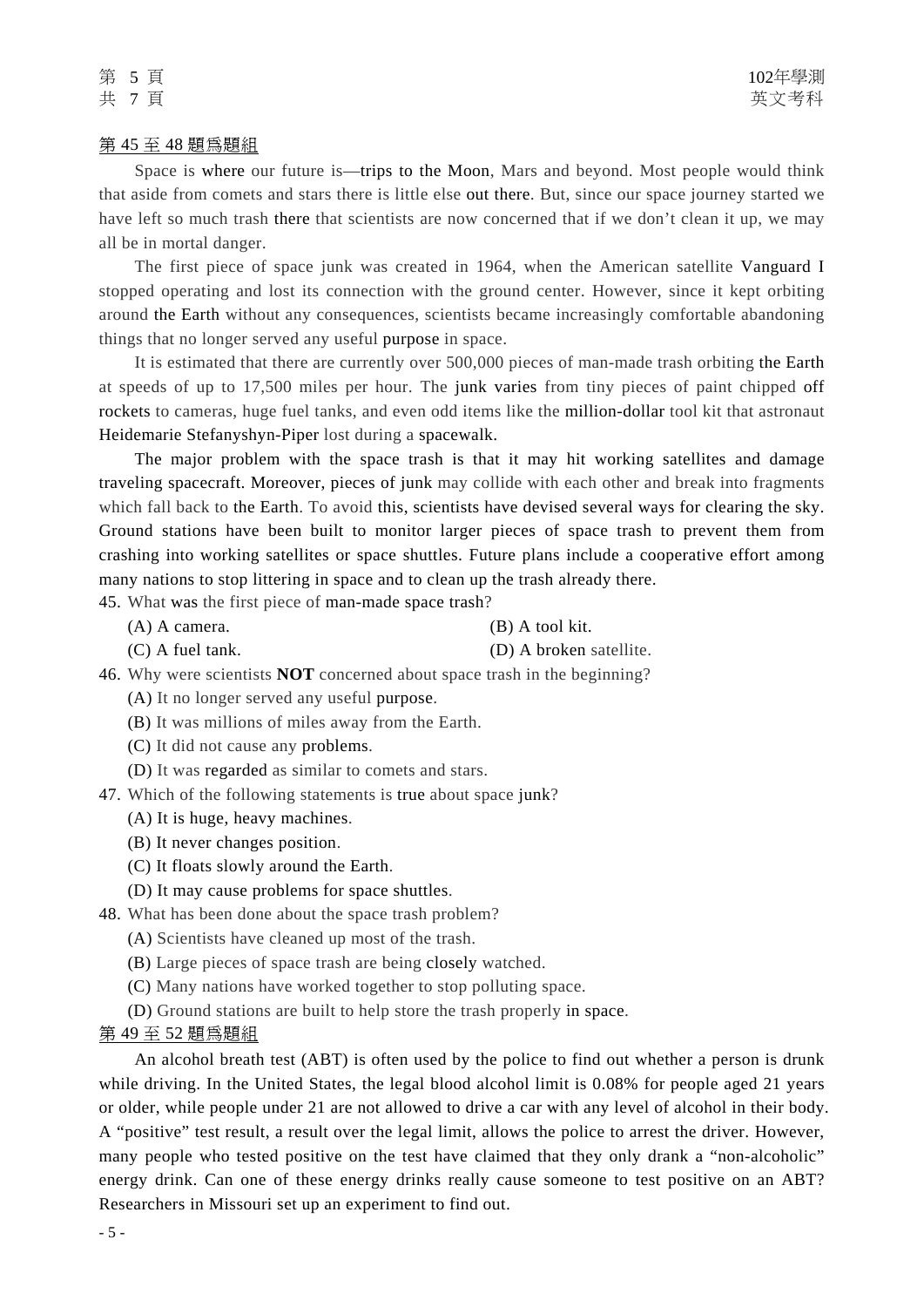First, the amount of alcohol in 27 different popular energy drinks was measured. All but one had an alcohol level greater than 0.005%. In nine of the 27 drinks, the alcohol level was at least 0.096%. The scientists then investigated the possibility that these small levels of alcohol could be detected by an ABT. They asked test subjects to drink a full can or bottle of an energy drink and then gave each subject an ABT one minute and 15 minutes after the drink was finished.

For 11 of the 27 energy drinks, the ABT did detect the presence of alcohol if the test was given within one minute after the drink was taken. However, alcohol could not be detected for any of the drinks if the test was given 15 minutes after the drink was consumed. This shows that when the test is taken plays a crucial role in the test result. The sooner the test is conducted after the consumption of these drinks, the more likely a positive alcohol reading will be obtained.

49. For a person who just turned 20, what is the legal alcohol level allowed while driving in the US?

(A)  $0.000\%$ . (B)  $0.005\%$ . (C)  $0.080\%$ . (D)  $0.096\%$ .

50. What is the purpose of the Missouri experiment?

- (A) To introduce a new method of calculating blood alcohol levels.
- (B) To discover the relation between energy drinks and ABT test results.
- (C) To warn about the dangers of drinking energy drinks mixed with alcohol.
- (D) To challenge the current legal alcohol limit for drivers in the United States.
- 51. What were the participants of the experiment asked to do after they finished their energy drink?
	- (A) To line up in the laboratory. (B) To recall the drink brands.
	- (C) To take an alcohol breath test. (D) To check their breath for freshness.
- 

52. What is the most important factor that affects the ABT test result for energy drink consumers?

- (A) The age of the person who takes the test. (B) The place where the test is given.
	-
- (C) The equipment that the test uses. (D) The time when the test is taken.
- 

#### 第 53 至 56 題為題組

The majority of Indian women wear a red dot between their eyebrows. While it is generally taken as an indicator of their marital status, the practice is primarily related to the Hindu religion. The dot goes by different names in different Hindi dialects, and "bindi" is the one that is most commonly known. Traditionally, the dot carries no gender restriction: Men as well as women wear it. However, the tradition of men wearing it has faded in recent times, so nowadays we see a lot more women than men wearing one.

The position of the bindi is standard: center of the forehead, close to the eyebrows. It represents a third, or inner eye. Hindu tradition holds that all people have three eyes: The two outer ones are used for seeing the outside world, and the third one is there to focus inward toward God. As such, the dot signifies piety and serves as a constant reminder to keep God in the front of a believer's thoughts.

Red is the traditional color of the dot. It is said that in ancient times a man would place a drop of blood between his wife's eyes to seal their marriage. According to Hindu beliefs, the color red is believed to bring good fortune to the married couple. Today, people go with different colors depending upon their preferences. Women often wear dots that match the color of their clothes. Decorative or sticker bindis come in all sizes, colors and variations, and can be worn by young and old, married and unmarried people alike. Wearing a bindi has become more of a fashion statement than a religious custom.

- 53. Why did people in India start wearing a red dot on their forehead?
	-
	- (A) To indicate their social rank. (B) To show their religious belief.
	- (C) To display their financial status. (D) To highlight their family background.
- 

- 6 -